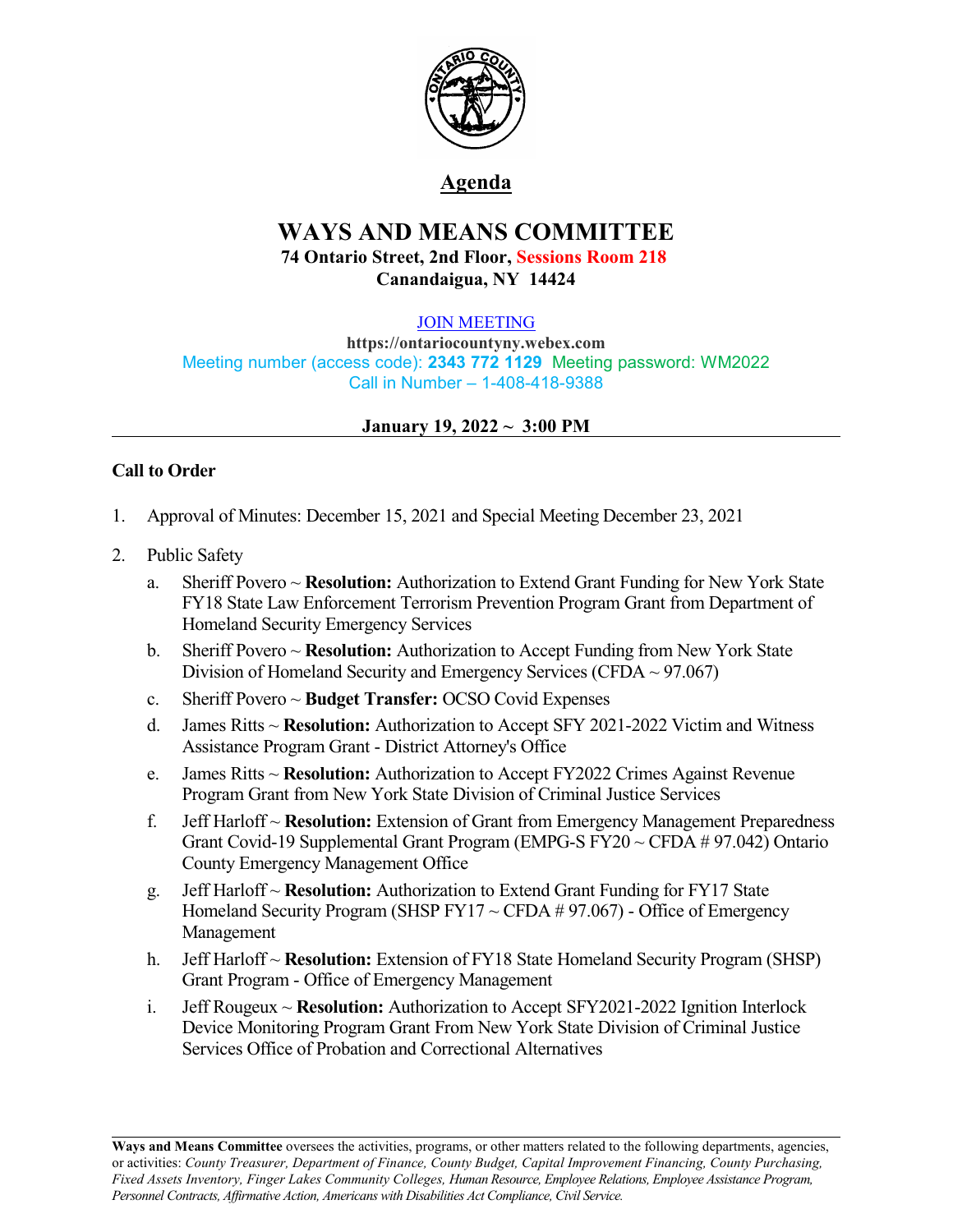- 3. Planning & Environmental Quality
	- a. Maria Rudzinski ~ **Resolution:** Authorization to Accept the NYS Empire State Development Incentive Proposal to Prepare the Manchester Yard Master Site Plan Redevelopment Strategy- Phase III with an Empire State Development Strategic Planning and Feasibility Studies Program Grant
	- b. Tom Harvey ~ **Resolution:** Capital Project No. H068-20, FLCC Nursing Expansion Capital Project: Authorization to Amend Contract With SJB Services, Inc. for Material Testing Services Related to Construction
	- c. Tom Harvey ~ **Resolution:** Establish Capital Project H081-22 as the 2021 FLCC Maintenance Capital Project and Appropriate Fund Balance
	- d. Betsy Landre ~ **Resolution:** Capital Project No. H066-20: Authorization to Accept Statewide Interoperable Communications Formula Grant FY20 from NYS Division of Homeland Security and Emergency Services and Budget Transfer
- 4. Public Works
	- a. Nellie Puma ~ **Resolution:** Capital Project No. H064-19, Pump Station 1W Improvements: Award Contracts for General, Electrical, and Heating & Ventilating Construction (B21088) and Rejection of Bid for Plumbing Construction (B21088) and Award Contract Amendment for Construction Phase Services
	- b. Nellie Puma ~ **Resolution:** Capital Project No. H022-15, Hopewell Complex Improvements: Budget Amendment - Department of Public Works
	- c. Nellie Puma ~ **Resolution:** Capital Project No. H069-20, Replacement of Tileyard Road Bridge: Acceptance of Supplemental Agreement #2 to New York State Revenue Contract - Department of Public Works
- 5. Human Resources
	- a. Sherman Manchester ~ Safety Report
	- b. Michele Smith ~ **Resolution:** Creation of Compliance Investigator Position
	- c. Michele Smith ~ **Resolution:** Creation of Positions Social Welfare Examiner (DBL)
	- d. Michele Smith ~ **Resolution:** Create Specialist, Services for the Aging Position and Abolish Human Services Worker Position
	- e. Michele Smith ~ **Resolution:** Creation of Psychiatrist Position
	- f. Michele Smith ~ **Resolution:** Memorandum of Agreement No. 1-2022 Ontario County General Unit, C.S.E.A. (Exclude Psychiatrist from Bargaining Unit)
	- g. Michele Smith ~ **Resolution:** Memorandum of Agreement No. 2-2022 Ontario County General Unit, C.S.E.A. (Reallocate Sustainability Assistant Position)
	- h. Michele Smith ~ **Resolution:** Salary Adjustment Kaitlynn McCumiskey
- 6. Ways & Means Standing Committee
	- a. Mary Gates ~ Memo Year End Budget Transfers
	- b. Mary Gates ~ **Resolution:** 2022 Budget Transfer Policy